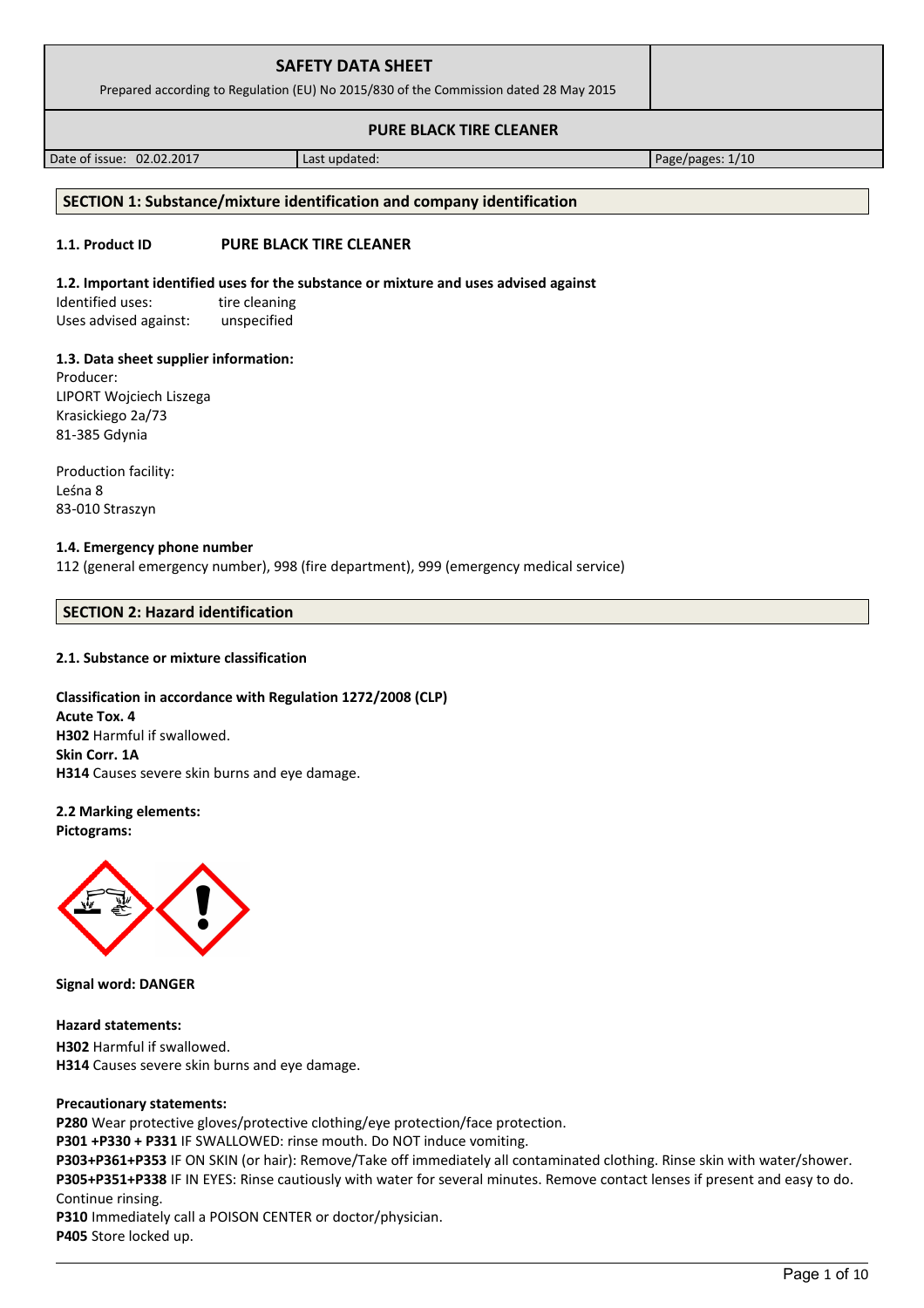| <b>SAFETY DATA SHEET</b>                                                              |  |
|---------------------------------------------------------------------------------------|--|
| Prepared according to Regulation (EU) No 2015/830 of the Commission dated 28 May 2015 |  |
| <b>PURE BLACK TIRE CLEANER</b>                                                        |  |

Date of issue: 02.02.2017 | Last updated: Page/pages: 2/10

### **Contains:**

Edetate sodium [EDTA] (CAS: 64-02-8) Sodium hydroxide (CAS: 1310-73-2) Alcohols, C12-16, ethoxylated 7-15TE (CAS: 68551-12-2)

## **Content of detergents in accordance with Regulation 648/2004/EC**

5–15% nonionic surfactants, anionic surfactants; EDTA

## **2.3 Other hazards:**

No information regarding the meeting of PBT or vPvB criteria in accordance with appendix XIII of the REACH regulation. No appropriate research has been carried out on this product.

## **SECTION 3: Composition/component information**

#### **3.1. Substances**

Not applicable

## **3.2. Mixtures**

Dangerous components:

|                                                                                                                                                                                                                               |                 | <b>CLP</b> classification                               |                                |
|-------------------------------------------------------------------------------------------------------------------------------------------------------------------------------------------------------------------------------|-----------------|---------------------------------------------------------|--------------------------------|
| <b>Product ID</b>                                                                                                                                                                                                             | Quantity<br>[%] | <b>Hazard classification</b>                            | <b>Hazard statements codes</b> |
| Edetate sodium [EDTA]<br>CAS number: 64-02-8<br>EC number: 200-573-9<br>Index number: 607-428-00-2<br>REACH registration number: -                                                                                            | $10 - 15$       | Acute Tox. 4<br>Eye Dam. 1                              | H302<br>H318                   |
| Alcohols, C12-14, ethoxylated (1-2.5 TE),<br>sulfates, sodium salts<br>CAS number: 68891-38-3<br>EC number: 500-234-8<br>Index number:<br>REACH registration number: 01-<br>2119488639-16-XXXX                                | $5 - 10$        | Skin Irrit. 2<br>Eye Dam. 1<br><b>Aquatic Chronic 3</b> | H315<br>H318<br>H412           |
| Alcohols, C12-16, ethoxylated 7-15TE<br>CAS number: 68551-12-2<br>EC number: polymer<br>Index number: -<br>REACH registration number: -                                                                                       | $5 - 10$        | Acute Tox. 4<br>Eye Dam. 1                              | H302<br>H318                   |
| 1-Propanaminium, 3-amino-N-<br>(carboxymethyl)-N,N-dimethyl-, N-C8-18<br>acyl derivs., hydroxides, inner salts<br>CAS number: -<br>EC number: 931-296-8<br>Index number: -<br>REACH registration number: 01-<br>2119488533-30 | $2.5 - 5$       | Eye Dam. 1<br><b>Aquatic Chronic 3</b>                  | H318<br>H412                   |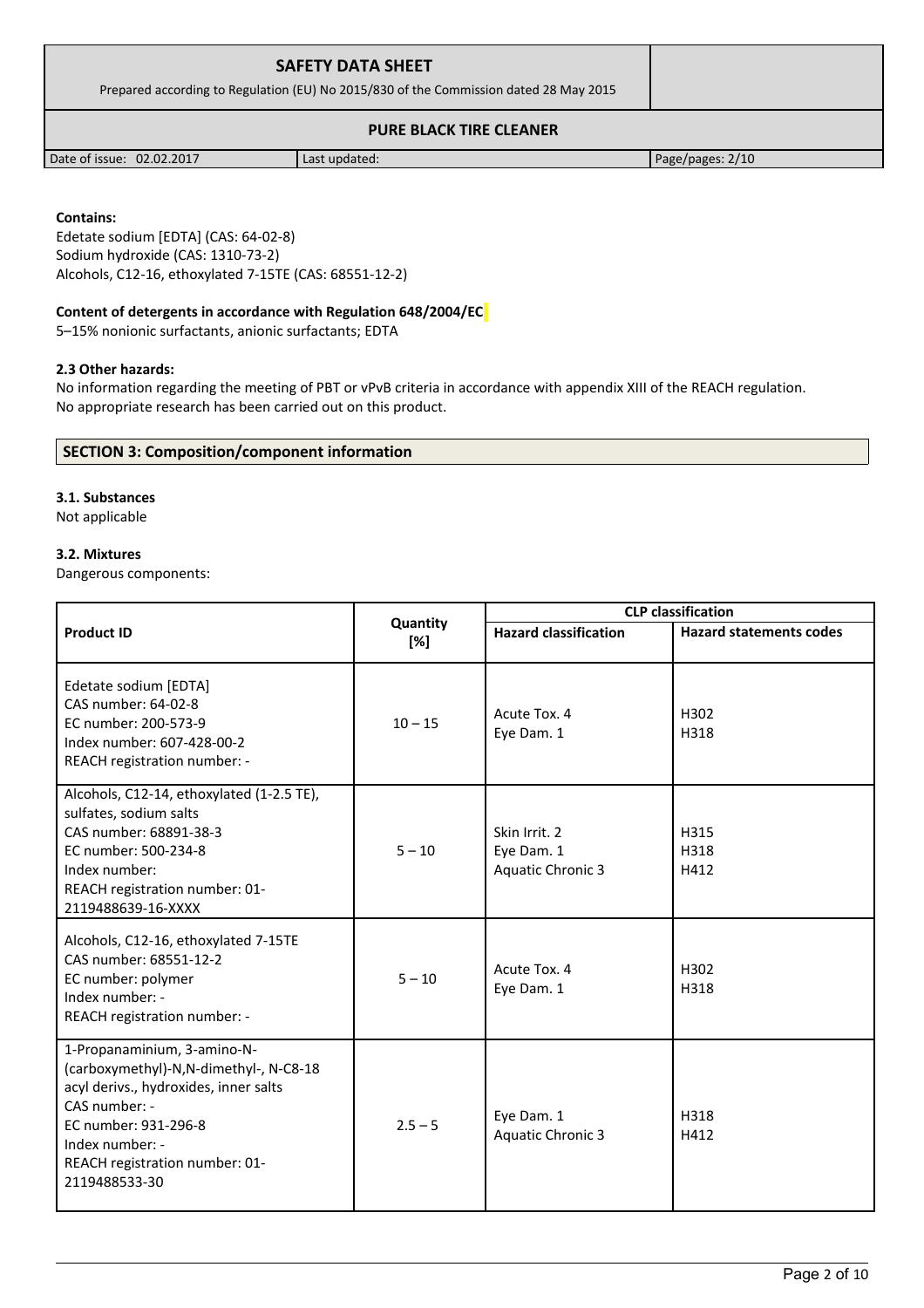| <b>SAFETY DATA SHEET</b><br>Prepared according to Regulation (EU) No 2015/830 of the Commission dated 28 May 2015 |  |
|-------------------------------------------------------------------------------------------------------------------|--|
| <b>PURE BLACK TIRE CLEANER</b>                                                                                    |  |

| Date of issue: 02.02.2017                                                                                                                                                                             | Last updated: |                                               | Page/pages: 3/10                     |
|-------------------------------------------------------------------------------------------------------------------------------------------------------------------------------------------------------|---------------|-----------------------------------------------|--------------------------------------|
|                                                                                                                                                                                                       |               |                                               |                                      |
| 2-Butoxyethanol<br>CAS number: 111-76-2<br>EC number: 203-905-0<br>Index number: 603-014-00-0<br>REACH registration number: -                                                                         | $2.5 - 5$     | Acute Tox. 4<br>Skin Irrit, 2<br>Eye Irrit. 2 | H302<br>H312<br>H332<br>H315<br>H319 |
| Sodium hydroxide<br>CAS number: 1310-73-2<br>EC number: 215-185-5<br>Index number: 011-002-00-6<br>REACH registration number: -<br>The full meaning of hazard statements has been given in section 16 | $2.5 - 5$     | Skin Corr. 1A                                 | H314                                 |

The full meaning of hazard statements has been given in section 16.

#### **SECTION 4: First aid measures**

#### **4.1. Description of first aid measures**

#### **Routes of exposure:**

Inhalation, ingestion, skin and eye contact.

#### **Inhalation:**

Take the affected person out into fresh air. Place in a comfortable position. Ensure peace and protect against heat loss.

# Provide medical assistance if necessary.

## **Consumption:**

Rinse mouth with water, drink 2-3 cups of water, consult a doctor. Do not induce vomiting. If unconscious do not give anything by mouth.

Transport the affected person to hospital if necessary. Ensure peace, place in a lying position and protect against heat loss. **Eye contact:**

Remove any contact lenses if possible.

Flush with plenty of lukewarm water for 10–15 minutes with eyelids wide open. Place the upper eyelid on the lower eyelid from time to time. Cover the eyes with a compress.

Provide ophthalmologist assistance if necessary.

#### **Skin contact:**

Take off the contaminated clothes and shoes.

Wash the contaminated skin with plenty of water and then with water containing mild soap.

Seek medical attention if skin irritation persists.

#### **4.2. Most important symptoms and effects, both acute and delayed**

No further data available.

#### **4.3. Indication of any immediate medical attention and special treatment needed**

The course of action is decided on by a medical doctor, based on an examination of the person affected.

#### **SECTION 5: Fire emergency procedure**

#### **5.1. Extinguishing agents:**

**Suitable extinguishing agents:** alcohol-resistant foam or dry extinguishing agents, carbon dioxide extinguishers, sand, soil, water aerosol. Choose extinguishing agents based on the conditions of the environment. **Unsuitable extinguishing agents:** High volume water jet.

#### **5.2. Special threats related to the substance or mixture**

In case of fire, high temperatures cause a release of hazardous decomposition products including carbon monoxides and nitric oxides.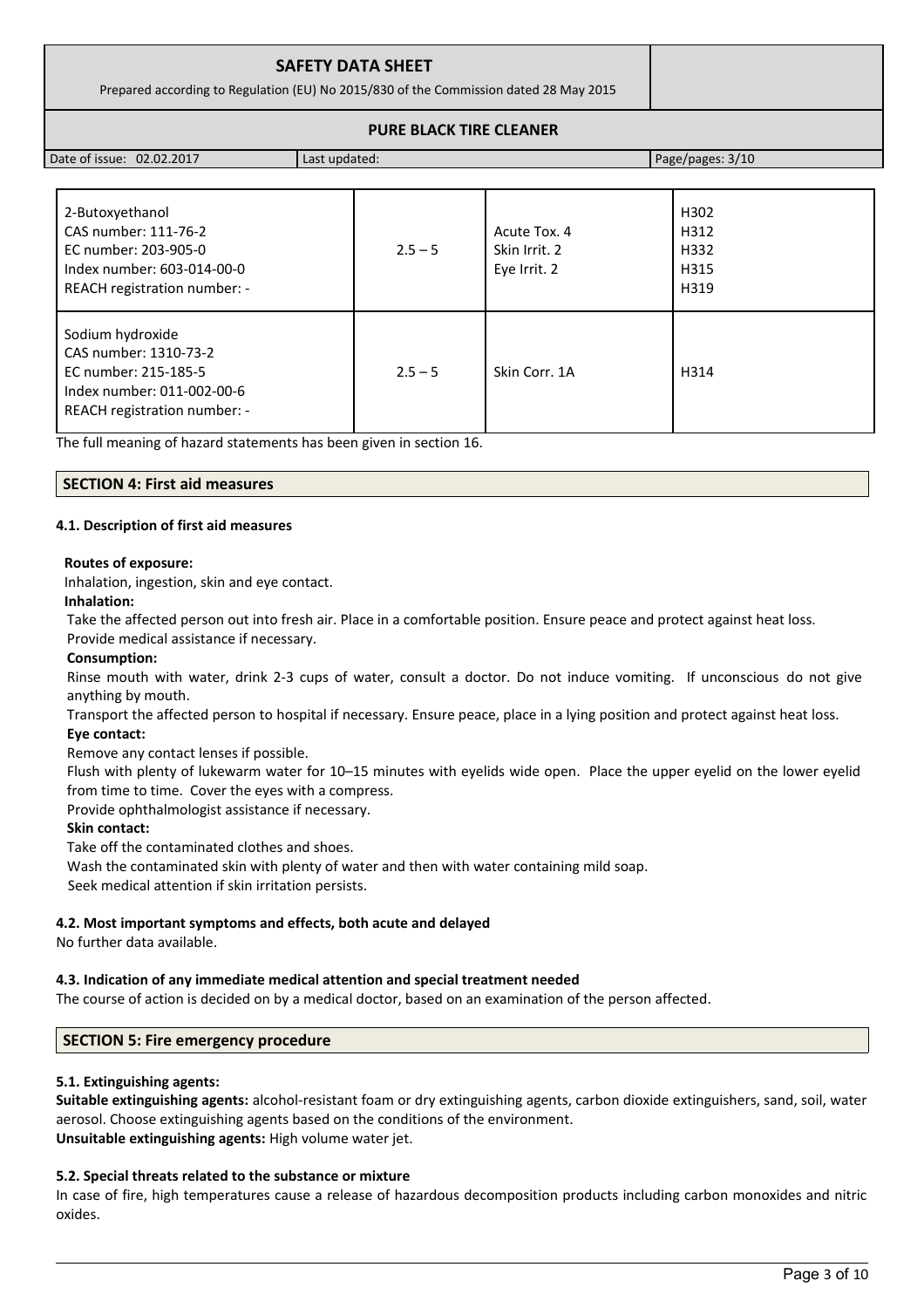| <b>SAFETY DATA SHEET</b><br>Prepared according to Regulation (EU) No 2015/830 of the Commission dated 28 May 2015 |               |                  |
|-------------------------------------------------------------------------------------------------------------------|---------------|------------------|
| <b>PURE BLACK TIRE CLEANER</b>                                                                                    |               |                  |
| Date of issue: 02.02.2017                                                                                         | Last updated: | Page/pages: 4/10 |

## **5.3. Information for the fire department**

Spray the containers located in the fire area with water, remove from the hazardous area if possible. In case of a fire in an enclosed environment, use protective clothing and compressed air breathing apparatus. Do not allow the extinguishing agents into ground waters, surface waters, or sewage systems.

## **SECTION 6: Measures regarding accidental release into the environment**

#### **6.1. Individual safety measures, protective equipment and emergency procedures**

For persons other than emergency personnel: notify the appropriate authorities of the emergency. Remove any persons not participating in the containment procedures from the contamination area. For emergency personnel: Ensure proper ventilation, use individual safety measures.

#### **6.2. Environmental safety measures**

Prevent the contamination from spreading into sewage systems and water reservoirs.

#### **6.3. Methods of removing and preventing the spread of contamination:**

Prevent the contamination from spreading and attempt removal using absorptive materials (sand, diatomite, universal absorbent), place the contaminated materials in properly marked containers for subsequent utilization in accordance with the mandatory provisions of the law.

#### **6.4. References to other sections**

Product waste disposal – see section 13 of this data sheet. Individual protective measures – see section 8 of this data sheet.

#### **SECTION 7: Storage and use of substances and mixtures**

#### **7.1. Precautions for safe handling**

**Recommendations for handling the mixture**  Avoid direct contact with the mixture. Avoid inhalation. Prevent from spreading into sewage systems. **Apply general provisions of the industrial work hygiene**  Do not eat, drink or smoke when using the product. Replace the contaminated clothing. Wash hands thoroughly after handling. Wash contaminated clothing before reusing. Wash hands and face before breaks at work.

#### **7.2. Safe storage regulations, including any mutual incompatibility information**

Store in a well-ventilated area.

Keep container tightly closed.

Store in a cool place.

Protect from sunlight and sources of heat.

Do not store with food or animal feeding stuffs.

Always use containers made of materials analogous to the original ones.

Open containers should be handled very carefully so as to prevent spillage.

Do not handle until all safety precautions have been read and understood.

#### **7.3. Specific end use(s)**

See section 1.2 of this data sheet.

#### **SECTION 8: Exposure controls/individual protective measures**

#### **8.1. Control parameters**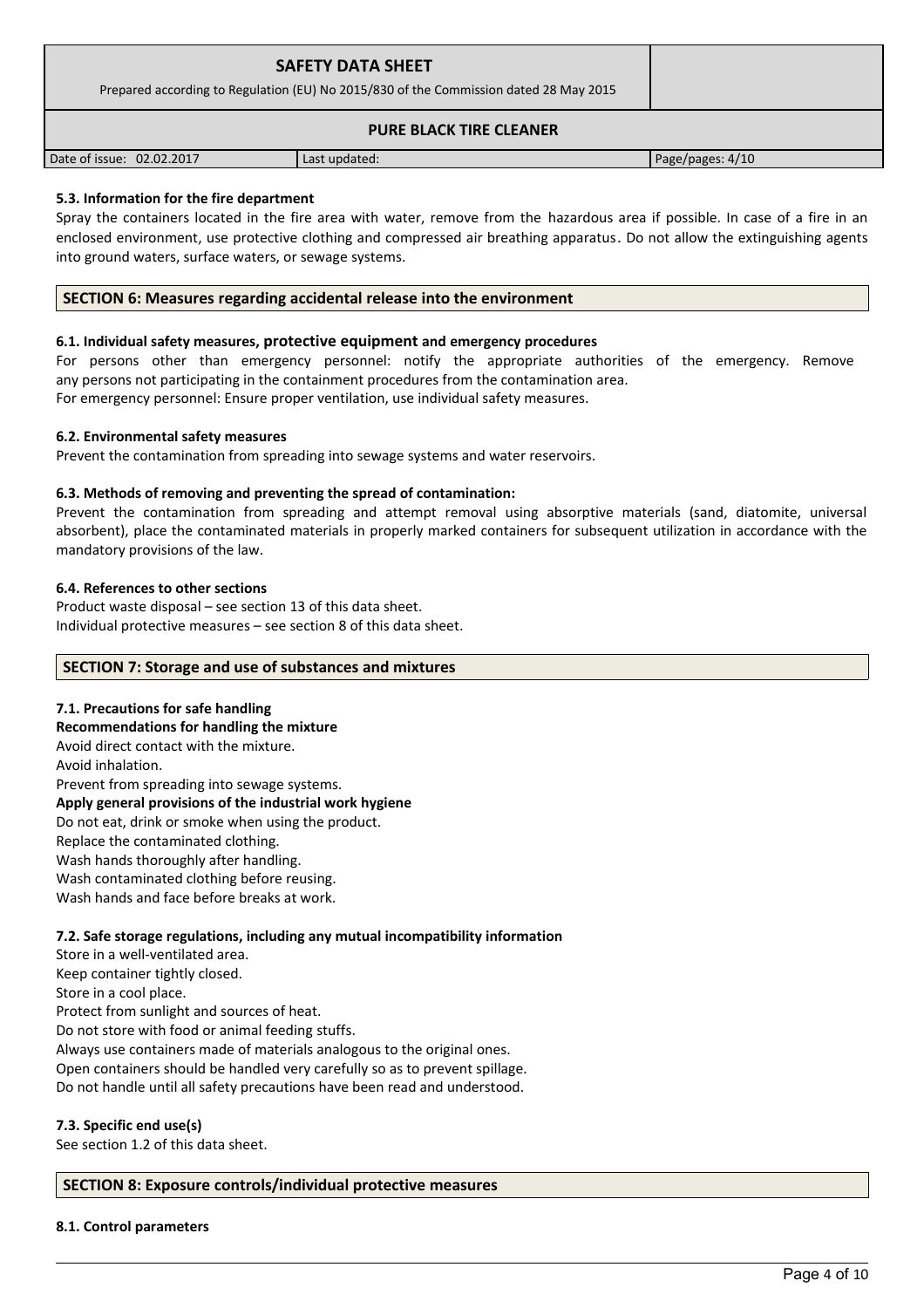| <b>SAFETY DATA SHEET</b><br>Prepared according to Regulation (EU) No 2015/830 of the Commission dated 28 May 2015 |               |                  |
|-------------------------------------------------------------------------------------------------------------------|---------------|------------------|
| <b>PURE BLACK TIRE CLEANER</b>                                                                                    |               |                  |
| Date of issue: 02.02.2017                                                                                         | Last updated: | Page/pages: 5/10 |

### **The national highest acceptable concentration values in the work environment**

in accordance with the Notice of the Minister of Labor and Social Policy of 6 June 2014 on the highest acceptable concentration and intensity of factors detrimental to health in the work environment (Dz.U. (Journal of Laws) 2014, item 817).

| <b>NAME OF THE SUBSTANCE</b> | ID                         | NDS(mg/m3) | NDSCh $(mg/m^3)$ | $NDSP$ (mg/m3) |
|------------------------------|----------------------------|------------|------------------|----------------|
| Sodium hydroxide             | CAS number: 1310-73-2      | 0.5        |                  | -              |
|                              | EC number: 215-185-5       |            |                  |                |
|                              | Index number: 011-002-00-6 |            |                  |                |
| 2-Butoxyethanol              | CAS number: 111-76-2       | 98         | 200              | ۰              |
|                              | EC number: 203-905-0       |            |                  |                |
|                              | Index number: 603-014-00-0 |            |                  |                |

#### **DNEL/PNEC values:**

Alcohols, C12-14, ethoxylated (1-2.5 TE), sulfates, sodium salts Worker, long-term exposure, skin contact: 2750 mg/kg/day Worker, long-term exposure, inhalation: 175 mg/m<sup>3</sup> PNEC fresh water: 0.24 mg/l PNEC sea water: 0.024 mg/l PNEC fresh water sediment: 5.45 mg/kg PNEC sea water sediment: 0.545 mg/kg PNEC soil: 0.946 mg/kg 1-Propanaminium, 3-amino-N-(carboxymethyl)-N,N-dimethyl-, N-C8-18 acyl derivs., hydroxides, inner salts Long-term exposure, skin: 7.5 mg/kg/day Long-term exposure, oral: 7.5 mg/kg/day PNEC fresh water: 0.0135 mg/l PNEC fresh water sediment: 1 mg/kg

#### **8.2. Exposure controls**

**Appropriate technical control measures:** Storage rooms and work stations should be adequately ventilated to keep vapor concentration below the limit value.

#### **Appropriate technical control measures**

Storage rooms and work stations should be adequately ventilated. **Individual safety measures** 



**Face and eye protection** Use tight-fitting safety glasses or faceshield screens according to EN 166. **Skin protection** 



**Hand protection**

Wear protective gloves according to EN 374.

Recommended material: nitrile rubber

When selecting glove materials, consider their breakthrough time, rates of diffusion and degradation.

The protective gloves should be regularly changed or replaced immediately if damaged (torn, perforated), or when first signs of wear and changes in their appearance occur (color, flexibility, shape).

A protective cream should be applied to all uncovered parts of the body.

#### *Body protection*

The protective suit against chemicals.

The selection of individual protection measures must be made taking into account the concentration and quantity of the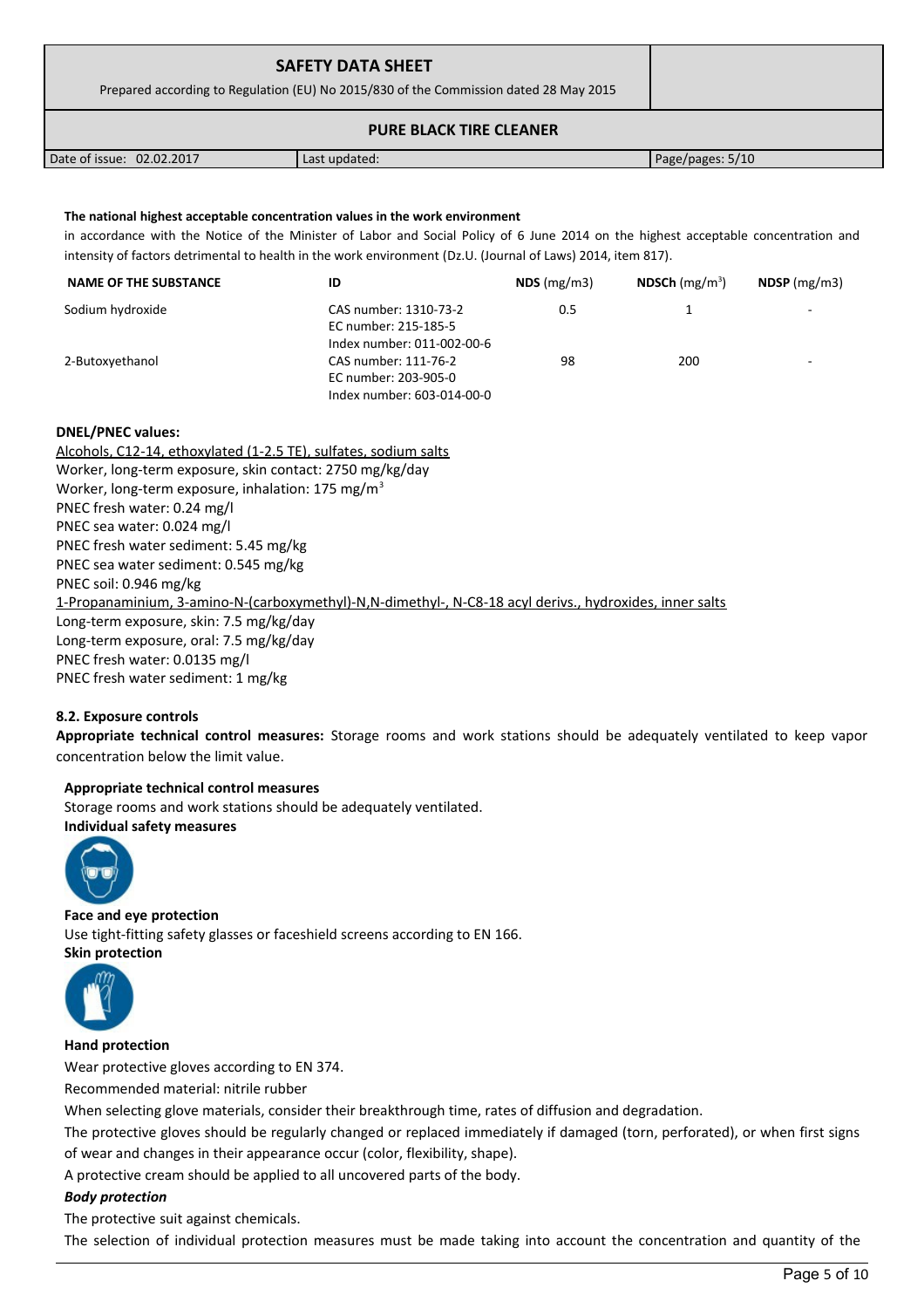| <b>SAFETY DATA SHEET</b><br>Prepared according to Regulation (EU) No 2015/830 of the Commission dated 28 May 2015 |  |
|-------------------------------------------------------------------------------------------------------------------|--|
| <b>PURE BLACK TIRE CLEANER</b>                                                                                    |  |

| 02.02.2017<br>Date of issue: | Last updated: | Page/pages: 6/10 |
|------------------------------|---------------|------------------|

hazardous substance occurring in the work environment.

#### **Respiratory tract protection**

Not necessary if ventilation is adequate.

**Environment exposure controls** 

Do not discharge into sewage systems or ground waters.

**General safety and hygiene recommendations**

Follow good hygiene practice.

#### **SECTION 9: Physical and chemical properties**

#### **9.1. Basic physical and chemical property information**

| Appearance:                                   | Under normal conditions: liquid |
|-----------------------------------------------|---------------------------------|
| Color:                                        | Distinctive                     |
| Odor:                                         | Mild citrus                     |
| <b>Odor threshold:</b>                        | No data                         |
| pH:                                           | 12                              |
| Melting point/freezing point:                 | No data                         |
| Initial boiling point and boiling range:      | No data                         |
| Flash point:                                  | No data                         |
| Flammability (solid, gas):                    | No data                         |
| Upper/lower flammability or explosive limits: | No data                         |
| Vapor pressure:                               | No data                         |
| Vapor density:                                | No data                         |
| <b>Relative density:</b>                      | No data                         |
| Solubility:                                   | No data                         |
| Partition coefficient: n-octanol/water:       | No data                         |
| Auto-ignition temperature:                    | No data                         |
| <b>Decomposition temperature:</b>             | No data                         |
| Viscosity:                                    | No data                         |
| <b>Explosive properties:</b>                  | Not applicable                  |
| <b>Oxidizing properties:</b>                  | Not applicable                  |
|                                               |                                 |

### **9.2. Additional information**

No additional analysis results.

## **SECTION 10: Stability and reactivity**

#### **10.1. Reactivity**

The mixture is chemically stable under normal conditions.

#### **10.2. Chemical stability**

The product is stable when properly used, stored and transported.

#### **10.3. Potential for hazardous reactions**

No data

#### **10.4. Conditions to avoid**

Avoid high temperatures, direct sunlight, hot surfaces and open fire.

#### **10.5. Incompatible materials**

Strong oxidizing agents.

#### **10.6. Hazardous decomposition products**

Do not occur when used in accordance with its purpose.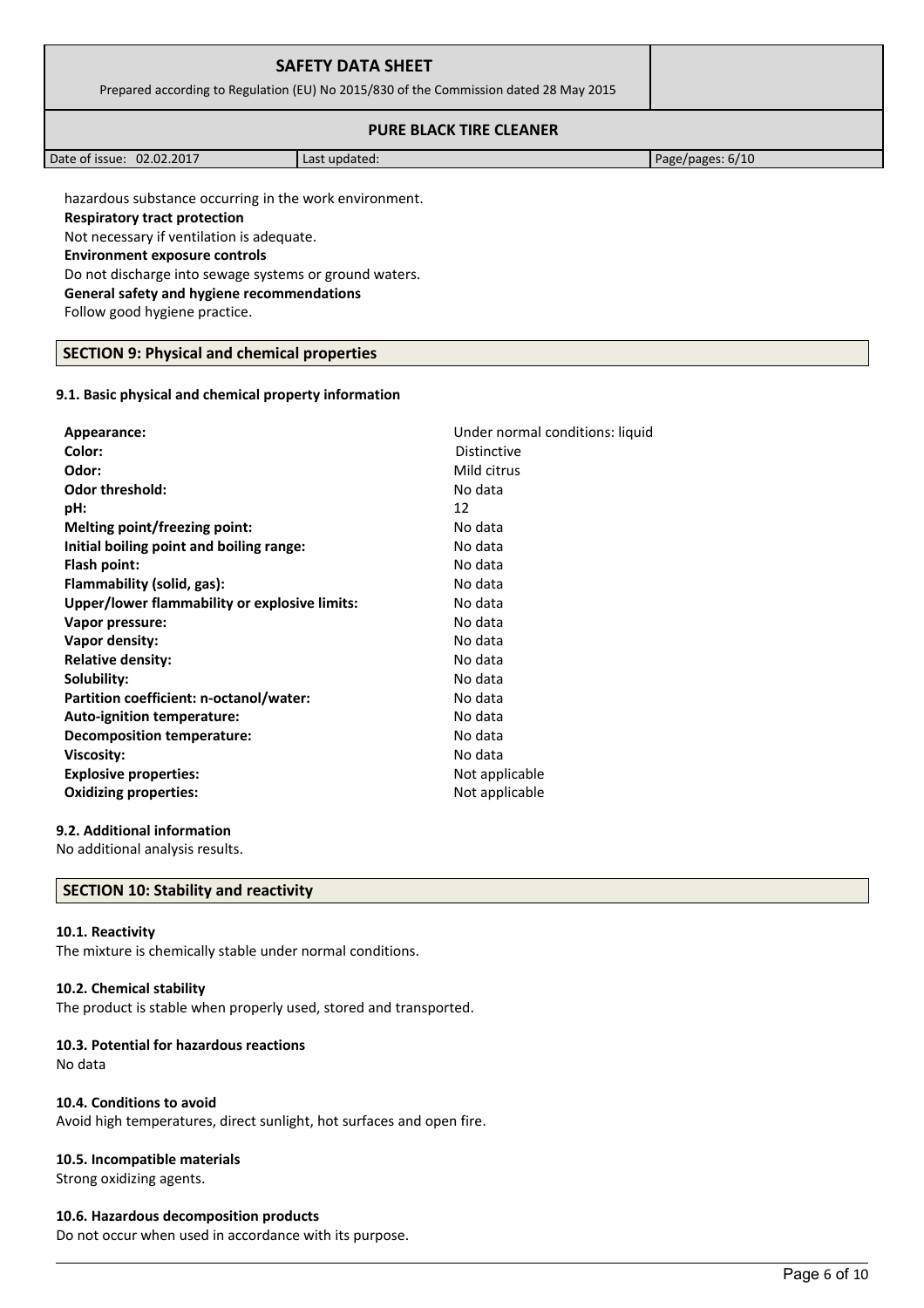| <b>SAFETY DATA SHEET</b>                                                              |  |
|---------------------------------------------------------------------------------------|--|
| Prepared according to Regulation (EU) No 2015/830 of the Commission dated 28 May 2015 |  |
| <b>PURE BLACK TIRE CLEANER</b>                                                        |  |

Date of issue: 02.02.2017 | Last updated: Page/pages: 7/10

## **SECTION 11: Toxicological information**

#### **11.1. Information regarding toxicological effects**

#### **Acute toxicity**

#### Harmful if swallowed.

Alcohols, C12-14, ethoxylated (1-2.5 TE), sulfates, sodium salts LD50 (oral, male and female rat) >2500 mg/kg; 4100 mg/kg LD50 (dermal, male and female rat) >2000 mg/kg 1-Propanaminium, 3-amino-N-(carboxymethyl)-N,N-dimethyl-, N-C8-18 acyl derivs., hydroxides, inner salts LD50 (oral, male and female rat) 2335 mg/kg Alcohols, C12-16, ethoxylated 7-15TE LD50 (oral, rat): >0.72 g/kg **Skin corrosion/irritation** Causes severe skin burns. **Serious eye injury/irritation** Causes serious eye damage. **Allergenic influence on respiratory tract or skin** Based on available data, the classification criteria are not met. **Mutagenic influence on reproductive cells** Based on available data, the classification criteria are not met. **Carcinogenicity** Based on available data, the classification criteria are not met. **Harmful influence on reproductive organs** Based on available data, the classification criteria are not met. **Toxic influence on target organs – single exposure** Based on available data, the classification criteria are not met. **Toxic influence on target organs – repeated exposure** Based on available data, the classification criteria are not met. **Hazard caused by aspiration** Based on available data, the classification criteria are not met.

#### **SECTION 12: Environmental information**

#### **12.1. Toxicity**

Alcohols, C12-14, ethoxylated (1-2.5 TE), sulfates, sodium salts Algae (Desmodesmus subspicatus) EC50 2.6 mg/l, 72h; EC50 27 mg/l, 72 h Invertebrates (Daphnia magna) EC50 7.2 mg/l, 48 h; NOEC 0.18 mg/l, 21 days; NOEC 0.27 mg/l, 21 days Fish (Brachydanio rerio) LC50 7.1 mg/l, 96 h NOEC, (Pimephales promelas) 1 mg/l, 45 days 1-Propanaminium, 3-amino-N-(carboxymethyl)-N,N-dimethyl-, N-C8-18 acyl derivs., hydroxides, inner salts Fish (Pimephales promelas) LC50 1.1 mg/l 96h; LC50 1.11 mg/l, 96 h

#### **12.2. Durability and dissolution potential**

Alcohols, C12-14, ethoxylated (1-2.5 TE), sulfates, sodium salts: 73% in 28 days - easily biodegradable 1-Propanaminium, 3-amino-N-(carboxymethyl)-N ,N-dimethyl-, N-C8-18 acyl derivs., hydroxides, inner salts: 76.3% in 28 days – easily biodegradable Alcohols, C12-16, ethoxylated 7-15TE: 64.1% in 28 days – easily biodegradable

#### **12.3. Bioaccumulation capacity**

Alcohols, C12-14, ethoxylated (1-2.5 TE), sulfates, sodium salts: Log Po/w: -1.38 low potential 1-Propanaminium, 3-amino-N-(carboxymethyl)-N ,N-dimethyl-, N-C8-18 acyl derivs., hydroxides, inner salts BCF: 71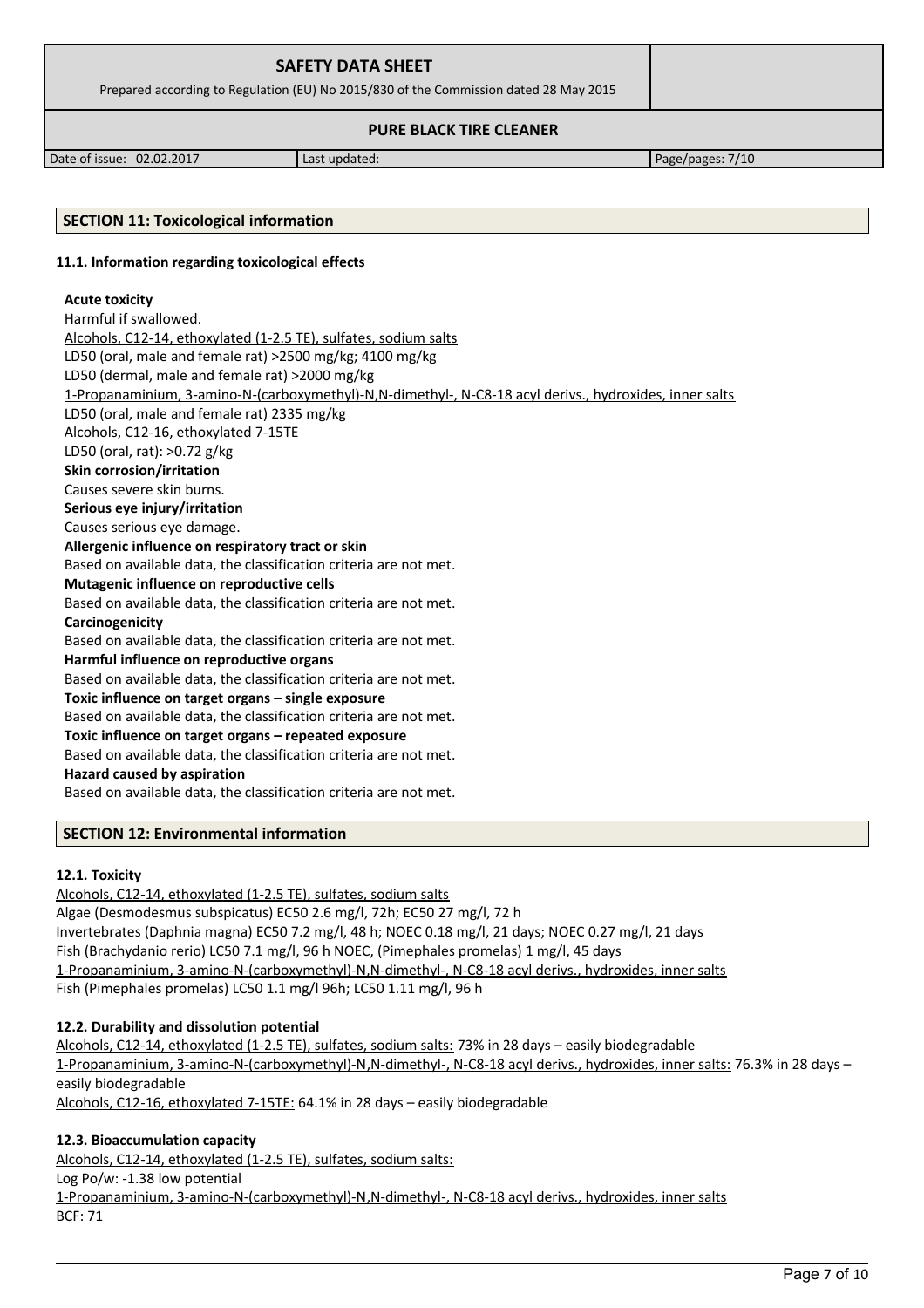| <b>SAFETY DATA SHEET</b><br>Prepared according to Regulation (EU) No 2015/830 of the Commission dated 28 May 2015 |  |
|-------------------------------------------------------------------------------------------------------------------|--|
| <b>PURE BLACK TIRE CLEANER</b>                                                                                    |  |

Date of issue: 02.02.2017 Last updated: Page/pages: 8/10

# **12.4. Soil mobility**

No data

**12.5. Results of PBT and vPvB properties evaluation** No data

# **12.6. Other harmful effects**

No data

# **SECTION 13: Waste disposal**

# **13.1. Waste disposal methods**

Empty containers should be transported to an authorized company in order to be reprocessed or recycled.

Do not store with municipal waste.

Do not discharge into sewage systems, surface waters or wastewater.

# **Waste code**

Act of 14 December 2012 on waste (Dz.U. (Journal of Laws) 2013, item 21).

Regulation of the Minister of Environment of 9 September 2014 on the waste catalogue (Dz.U. (Journal of Laws) 2014, item 1923).

The waste code must be assigned individually at the location where the waste is produced, depending on the industry in which it is used.

| <b>SECTION 14: Transport information</b> |                                                                                         |                                                  |                |             |
|------------------------------------------|-----------------------------------------------------------------------------------------|--------------------------------------------------|----------------|-------------|
|                                          |                                                                                         | <b>ADR/RID</b>                                   | <b>IMGD</b>    | <b>IATA</b> |
| 14.1.                                    | UN number                                                                               | 1719                                             | 1719           | 1719        |
| 14.2.                                    | UN proper shipping name                                                                 | CAUSTIC ALKALI LIQUID, N.O.S. (Sodium hydroxide) |                |             |
| 14.3.                                    | <b>Transport hazard class(es)</b>                                                       |                                                  |                |             |
|                                          | Warning sticker No 8                                                                    |                                                  |                |             |
| 14.4.                                    | Packing group                                                                           |                                                  |                |             |
| 14.5.                                    | Threat to the environment                                                               | none                                             | none           | none        |
| 14.6.                                    | Special precautions for users                                                           |                                                  | Not applicable |             |
| 14.7.                                    | Bulk transport in accordance with the MARPOL<br>convention appendix II and the IBC code |                                                  | Not applicable |             |
|                                          |                                                                                         |                                                  |                |             |

# **SECTION 15: Legal information**

# **15.1. Provisions of the law regarding safety and protection of the environment in relation to the substance or mixture**

# **This safety data sheet has been drawn up based on the following legal acts:**

- 1. Regulation (EC) No 1907/2006 of the European Parliament and of the Council of 18 December 2006 concerning the Registration, Evaluation, Authorization and Restriction of Chemicals (REACH), establishing a European Chemicals Agency, amending Directive 1999/45/EC and repealing Council Regulation (EEC) No 793/93 and Commission Regulation (EC) No 1488/94 as well as Council Directive 76/769/EEC and Commission Directives 91/155/EEC, 93/67/EEC, 93/105/EC and 2000/21/EC.
- 2. Regulation (EC) No 1272/2008 of the European Parliament and of the Council of 16 December 2008 on classification, labeling and packaging of substances and mixtures, amending and repealing Directives 67/548/EEC and 1999/45/EC, and amending Regulation (EC) No 1907/2006. [ATP1, ATP2, ATP3, ATP4, ATP5, ATP6]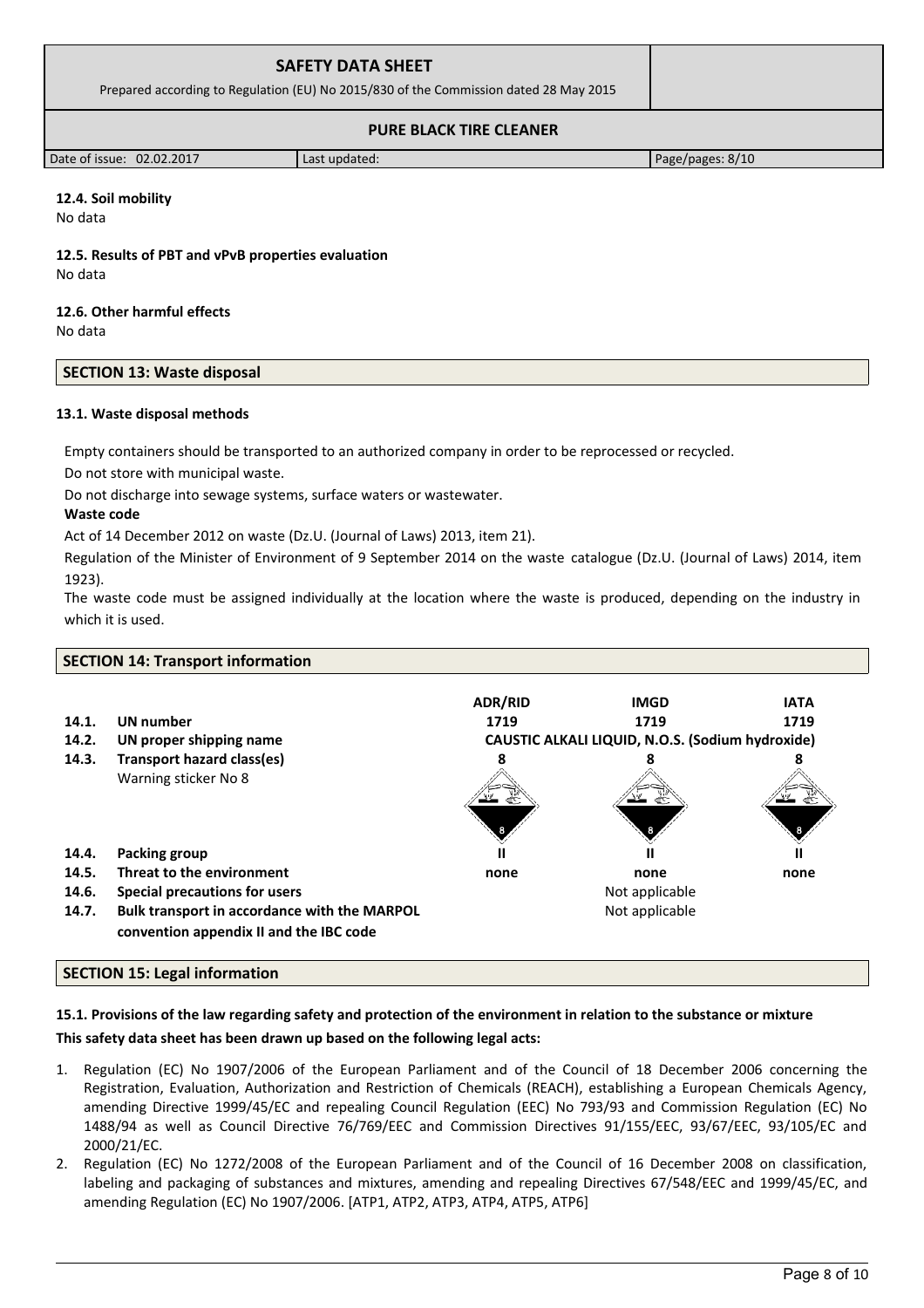| <b>SAFETY DATA SHEET</b>                                                              |  |
|---------------------------------------------------------------------------------------|--|
| Prepared according to Regulation (EU) No 2015/830 of the Commission dated 28 May 2015 |  |
| <b>PURE BLACK TIRE CLEANER</b>                                                        |  |

| 02.02.2017<br>Date of issue: | Last updated: | Page/pages: 9/10 |
|------------------------------|---------------|------------------|

- 3. Commission Regulation (EU) 2015/830 of 28 May 2015 amending Regulation (EC) No 1907/2006 of the European Parliament and of the Council on the Registration, Evaluation, Authorization and Restriction of Chemicals (REACH) as corrected (replaces Regulation EC No 453/2015)
- 4. Act of 25 February 2011 on the chemical substances and their mixtures (DZ.U. (Journal of Laws) No 63, item 322 with amendments).
- 5. Regulation of the Minister of Labor and Social Policy of 6 June 2014 on the maximum permissible concentration and intensity of agents harmful to health in the work environment (Dz.U. (Journal of Laws) item 817).
- 6. Act of 14 December 2012 on waste (Dz.U. (Journal of Laws) 2013, item 21).
- 7. Regulation of the Minister of Environment of 9 September 2014 on the waste catalogue (Dz.U. (Journal of Laws) 2014, item 1923).
- 8. Classification of dangerous goods according to the European Agreement concerning the International Carriage of Dangerous Goods by Road (ADR).
- 9. Regulation of the Minister of Labor and Social Policy of 26 September 1997 on general provisions of occupational safety and health (Dz.U. (Journal of Laws) 2003 No 169, item 1650 with amendments).
- 10. Regulation of the Minister of Health of 30 December 2004 on occupational health and safety related to the presence of chemical agents in the workplace (Dz.U. (Journal of Laws) 2005 No 11, item 86 with amendments). Regulation of the Minister of Economy of 21 December 2005 on essential requirements for personal protection (Dz.U. (Journal of Laws) No 259, item 2173).

## **15.2. Chemical safety evaluation**

No chemical safety evaluation for the mixture.

## **SECTION 16: Additional information**

List of hazard statements from section: 3

**H302** Harmful if swallowed.

**H312** Harmful in contact with skin.

- **H315** Causes skin irritation.
- **H314** Causes severe skin burns and eye damage.
- **H318** Causes serious eye damage.
- **H319** Causes serious eye irritation
- **H332** Harmful if inhaled.

**H412** Harmful to aquatic life with long-lasting effects.

## **CAS** (Chemical Abstracts Service)

## **EC number** means one of the following:

- the number of the substance as given in the European Inventory of Existing Chemical Substances (EINECS),
- the number of the substance as given in the European List of Notified Chemical Substances (ELINCS)
- the number in the inventory of chemical substances listed in the European Commission's publication "No-longer polymers"

#### **Description of used abbreviations, acronyms and symbols:**

**NDS** - maximum allowable concentration of substances hazardous to health in work environment

**NDSCh** - temporary maximum allowable concentration

**NDSP** - highest maximum allowable concentration

**UN number** - the four-digit number that identifies hazardous materials and articles (UN No)

**ADR** - the European Agreement concerning the International Carriage of Dangerous Goods by Road

**RID** - the Regulation concerning the International Carriage of Dangerous Goods by Rail

**IMDG** - International Maritime Dangerous Goods Code

**IATA** – International Air Transport Association

**vPvB** (substance) very Persistent very Bioaccumulable

**PBT** (substance) Persistent Bioaccumulative Toxic

**LD50** Lethal dose required to kill half the members of a tested population

**LC50** Lethal concentration required to kill half the members of a tested population

**ECX** Concentration at which X% inhibition of growth or growth rate is observed